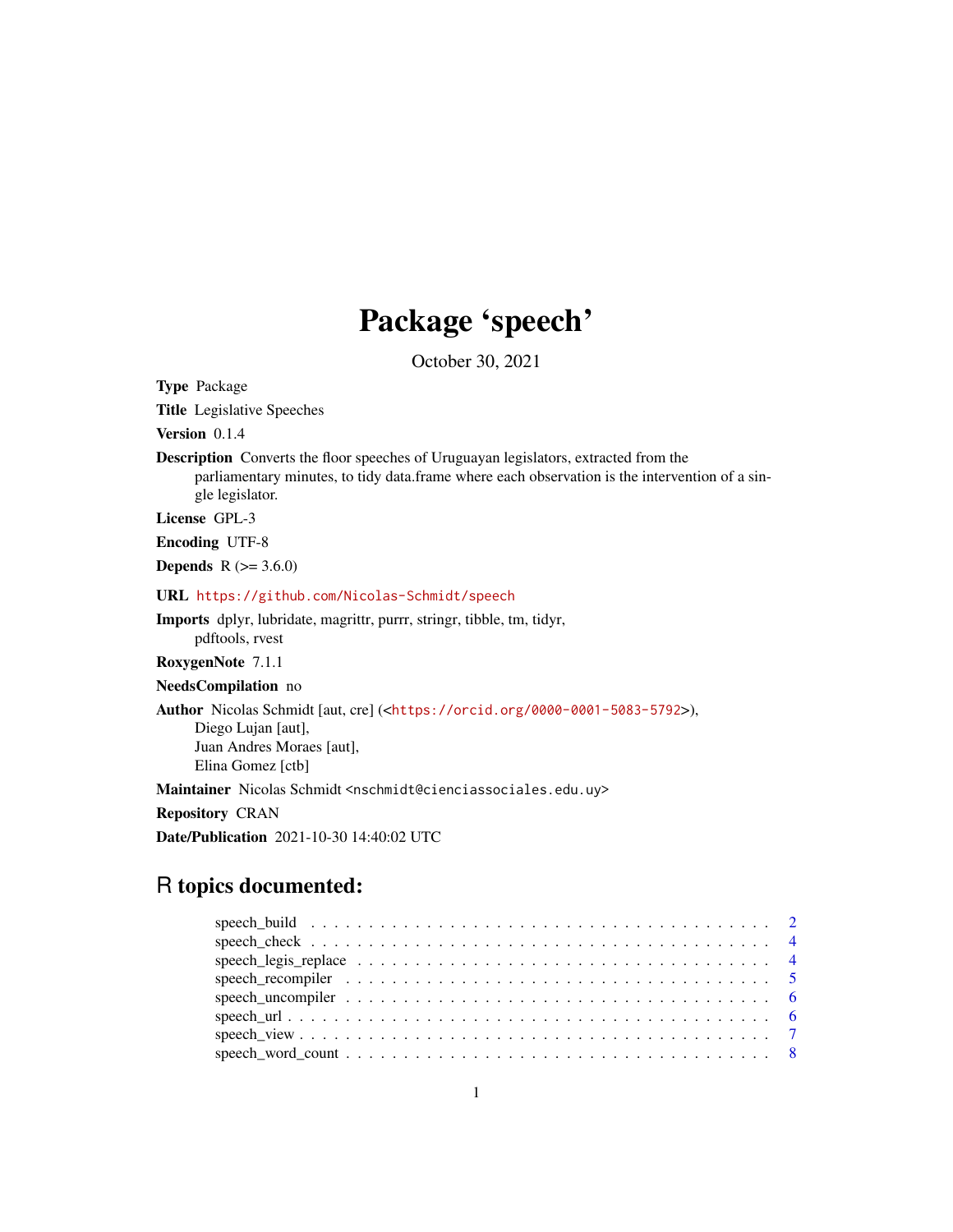#### <span id="page-1-0"></span> $\blacksquare$

## Description

It allows to extract the individual speeches of each legislator in a document and obtain a data.frame.

#### Usage

```
speech_build(
 file,
 add.error.sir = NULL,
 rm.error.leg = NULL,
 compiler = FALSE,
 quality = FALSE,
 param = list(char = 6500, drop.page = 2))
```
#### Arguments

| file          | list or character vector specifying the path or URL to a PDF file. It can be one<br>or more files.                                                                                                                                                                                                                                                                             |
|---------------|--------------------------------------------------------------------------------------------------------------------------------------------------------------------------------------------------------------------------------------------------------------------------------------------------------------------------------------------------------------------------------|
| add.error.sir | character vector. It allows to specify different ways in which the term that orders<br>the speeches could be miswritten: sir. By default it is NULL.                                                                                                                                                                                                                           |
| rm.error.leg  | character vector. It allows to add legislator's names to be eliminated. By de-<br>fault it is NULL. By default, "PRESIDENTE", "SECRETARIO", "SUBSECRE-<br>TARIO", and "MINISTRO" are eliminated.                                                                                                                                                                               |
| compiler      | logical. When the checking of the process of conversion from pdf to data frame<br>is completed, it is necessary to compile the data frame. To compile implies to<br>unite all the speeches of each of the legislators for each document. As it is an<br>operation that must be carried out after making corrections, it is necessary to opt<br>for it. By default it is FALSE. |
| quality       | logical. If TRUE, two quality indicators are added about the process, according<br>to the quality of the document.                                                                                                                                                                                                                                                             |
|               | • index_1: Proportion of the text recovered according to the original docu-<br>ment (param = $list(char = 6500, drop.png$ page = 2)) that must have the doc-<br>ument.                                                                                                                                                                                                         |
|               | • index_2: Proportion of the final text as a function of the recovered text. It<br>is the proportion of the document in which there are only interventions by<br>legislators.                                                                                                                                                                                                  |
| param         | list of length 2 with magnitudes for arguments "character for page" and "drop"<br>page non evaluate" respectively. The default values are the median characters of<br>8500 documents that make up the speech datasets.                                                                                                                                                         |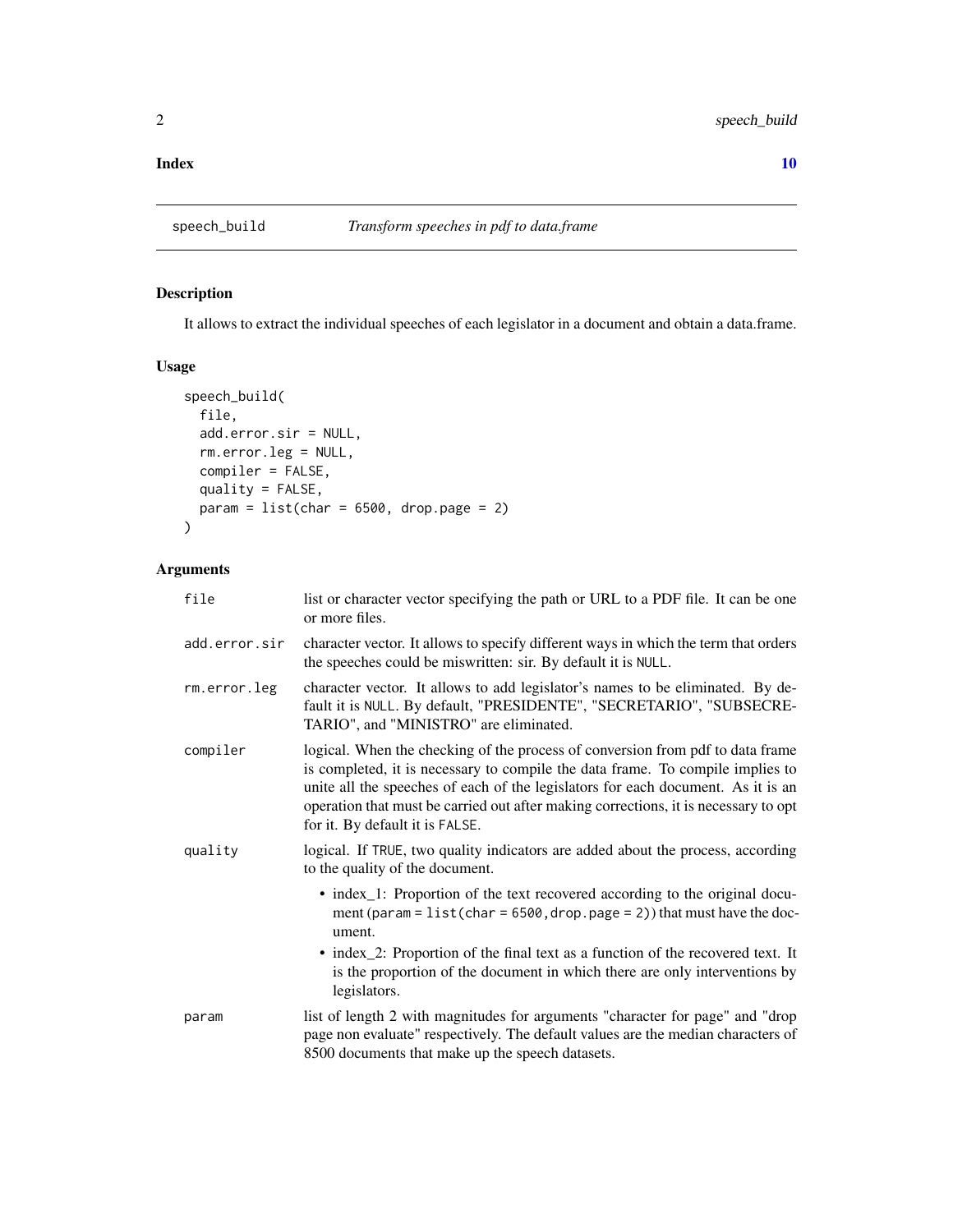#### speech\_build 3

#### Details

This function converts PDF documents to data.frame. The conversion is made by seeking interventions of legislators from the word "SENOR". As the quality of PDF files is not always the best it is recommended to verify that no legislator is omitted in the data.frame construction process. To make corrections of the word "SENOR" is that the argument add.error.sir should be used. The function has a long list of different ways in which the word "SENOR" may be written in a document, but not all possible future problems are covered. When the PDF document is a scan that was treated with an OCR, it should be checked with greater caution to ensure that the operation was performed correctly.

#### Value

data.frame class puy with the following variables:

- legislator: name of the legislators
- speech: speeches by legislators
- date: session date
- id: name file
- legislature: legislature id (period of government)
- sex: sex
- chamber: chamber to which the document belongs. It can be: Chamber of Representatives, Senate, General Assembly or Permanent Commission.

If quality is TRUE, the following are added:

- index\_1: index\_1
- index\_2: index 2

#### Examples

```
# url <- speech::speech_url(chamber = "C", from = "17-09-2019", to = "17-09-2019")
# out <- speech_build(file = url)
# out <- speech_build(file = url, compiler = FALSE,
# quality = TRUE,
# add.error.sir = c("SEf'IOR"),
# rm.error.leg = c("PRtSIDENTE", "SUB", "PRfSlENTE"),
# param = list(char = 6000, drop.page = 3))
# out <- list.files(pattern = "*.pdf") %>% speech_build()
# out <- list.files(pattern = "*.pdf") %>%
# speech_build(., compiler = TRUE, param = list(char = 4500, drop.page = 3))
```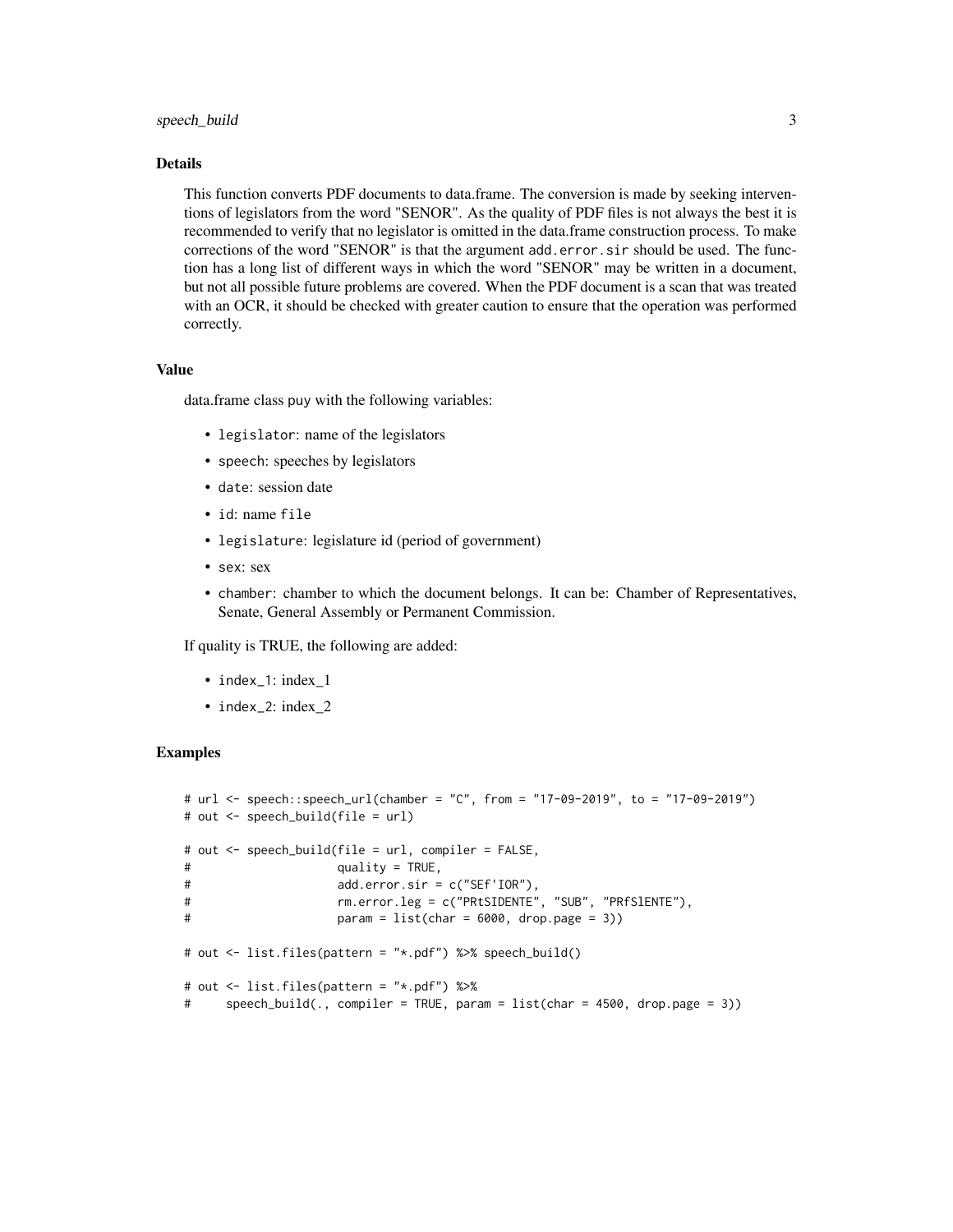<span id="page-3-0"></span>

#### Description

It allows to check that the names of the legislators are correctly written before compiling the documents in speech\_build.

#### Usage

```
speech_check(tidy_speech, initial, expand = FALSE)
```
#### Arguments

| tidy_speech | data.frame.                                                                                                                |
|-------------|----------------------------------------------------------------------------------------------------------------------------|
| initial     | character vector. Initial of the legislators' names. If no initial is entered, all will<br>be checked.                     |
| expand      | logical. If TRUE, the legislature to which the name of the legislator belongs is<br>shown. By default By default is FALSE. |

#### Value

list with a data.frame for each initial of legislators' names.

#### Examples

```
# url <- "http://bit.ly/35AUVF4"
# out <- speech_build(file = url)
# speech_check(out, initial = c("A", "M"), expand = FALSE)
```
speech\_legis\_replace *Rename legislators*

#### Description

allows to modify the legislators' name prior to compiling the data.

#### Usage

```
speech_legis_replace(tidy_speech, old, new, id = NULL)
```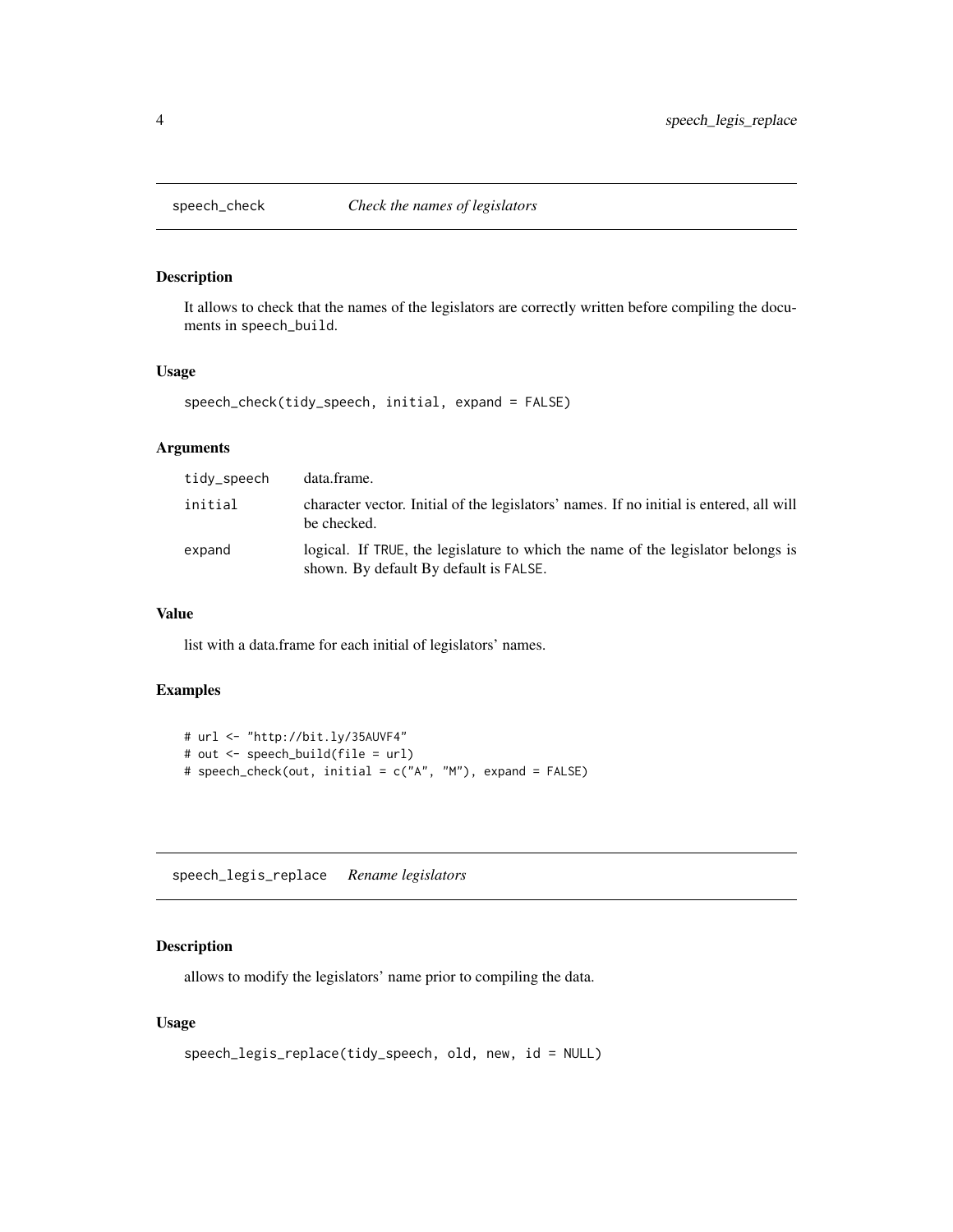#### <span id="page-4-0"></span>Arguments

| tidy_speech | data.frame class puy.  |
|-------------|------------------------|
| old         | old legislator's name. |
| new         | new legislator's name. |
| id          | id 'floor speech'.     |

#### Value

data.frame.

#### Examples

```
# url <- "http://bit.ly/35AUVF4"
# out <- speech_build(file = url)
# speech_check(out, "G")
# out <- speech_legis_replace(out, old = "GOI", new = "GONI")
```
speech\_recompiler *Speech recompiler*

#### Description

It allows to recompile the datasets speech or a data.frame built with speech\_build to which the variable political party was added.

#### Usage

```
speech_recompiler(
  tidy_speech,
  compiler_by = c("legislator", "legislature", "chamber", "date", "id", "sex")
)
```
#### Arguments

tidy\_speech data.frame. compiler\_by character vector. Variables for which you may want to recompile the data frame.

## Details

The default compilation is that of  $\backslash$  code speech\_build (., compiler = TRUE). This function allows to recompile the data by different levels of aggregation: chamber, legislature or other variables.

#### Value

data.frame.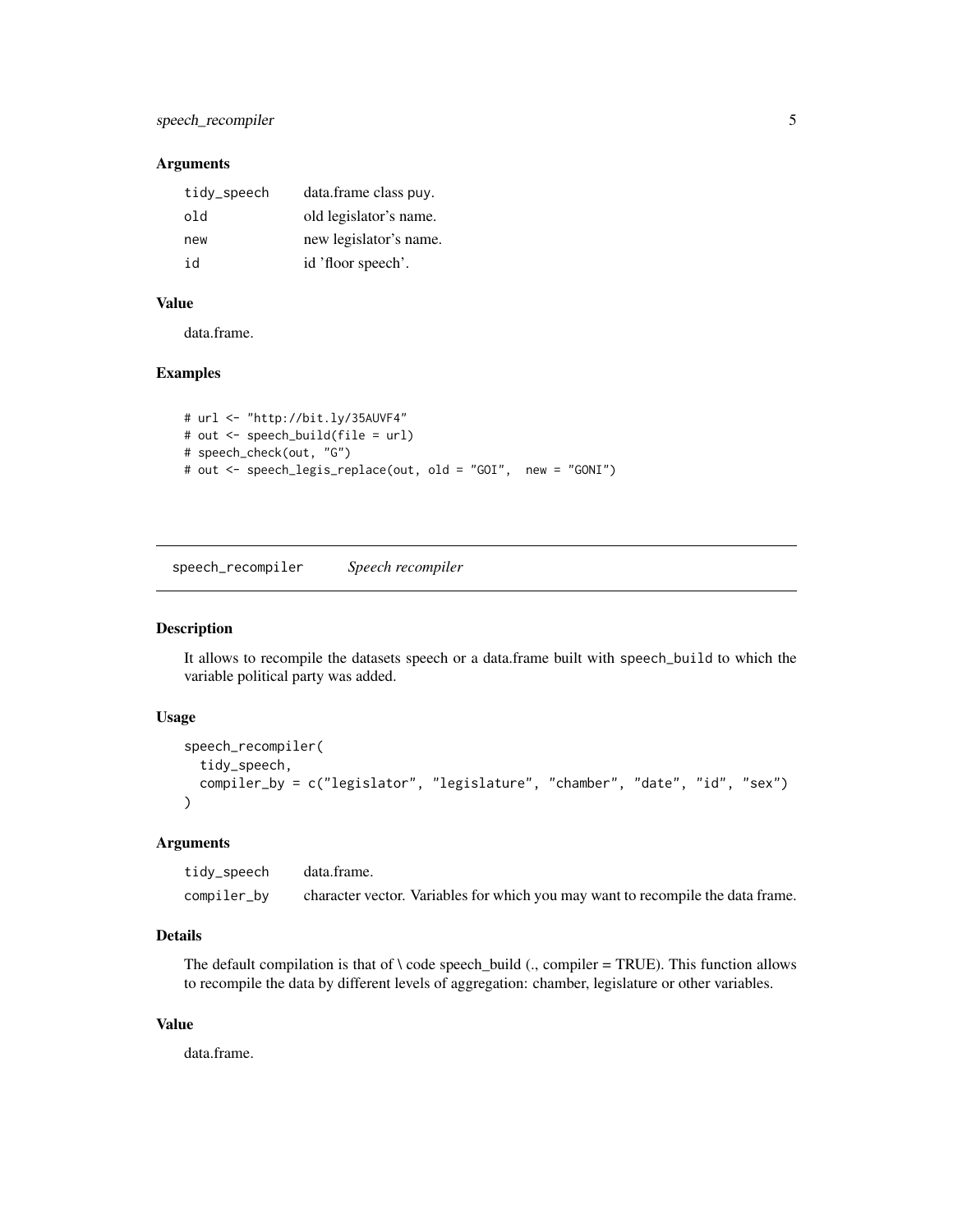#### <span id="page-5-0"></span>Examples

```
# url <- "http://bit.ly/35AUVF4"
# out <- speech_build(file = url)
# out2 <- speech_recompiler(out)
# out2 <- speech_recompiler(out, compiler_by = c("legislator", "legislature", "chamber"))
```
speech\_uncompiler *Speech uncompiler*

#### Description

It allows to undo the compilation of a floor speech.

#### Usage

speech\_uncompiler(tidy\_speech)

#### Arguments

tidy\_speech data.

#### Value

data.frame.

## Examples

```
# url <- "http://bit.ly/35AUVF4"
# out <- speech_build(file = url, compiler = TRUE)
# out2 <- speech_uncompiler(out)
```
speech\_url *url vectors*

#### Description

Allows to create a vector of url to download within a period within a legislature.

#### Usage

```
speech_url(chamber, from, to)
```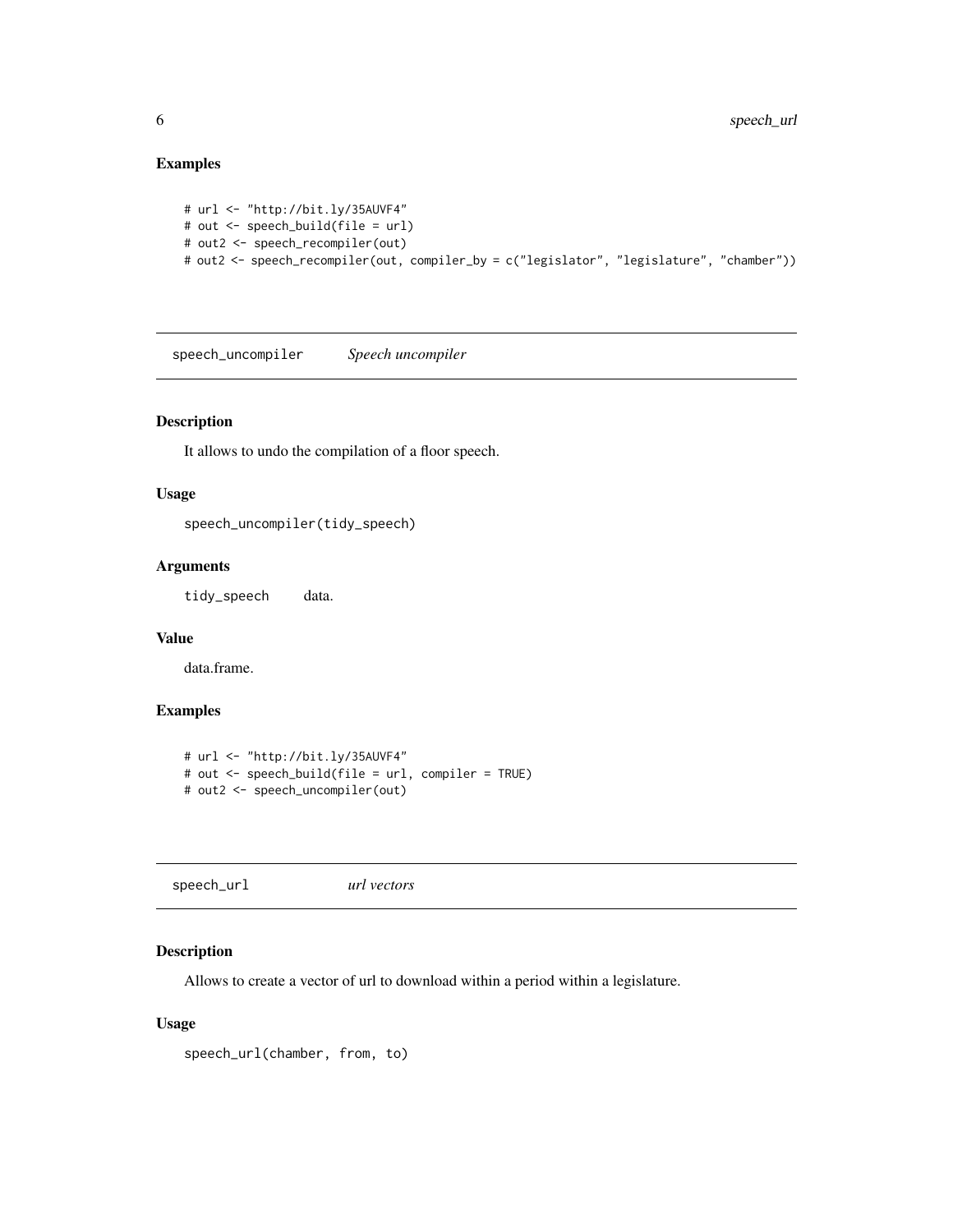## <span id="page-6-0"></span>speech\_view 7

## Arguments

| chamber | chamber:                                      |
|---------|-----------------------------------------------|
|         | <b>S</b> Camara de Senadores                  |
|         | <b>D</b> Camara de Representantes (Diputados) |
|         | <b>A</b> Asamblea General                     |
|         | C Comision Permanente                         |
| from    | character vector. Date in DD-MM-YYYY format   |
| to      | character vector. Date in DD-MM-YYYY format   |

## Value

character vector

#### Author(s)

Elina Gomez <elina.gomez@cienciassociales.edu.uy>

## Examples

|   | # speech_url(chamber | $=$ "D",          |
|---|----------------------|-------------------|
| # | from                 | $=$ "15-02-2015", |
| # | t o                  | $=$ "15-03-2015") |

|--|

## Description

Allows to see the legislators' names with problems prior to compiling the data.

#### Usage

```
speech_view(tidy_speech, legis = character(), view = FALSE)
```
#### Arguments

| tidy_speech | data.frame class puy.                                                                                          |
|-------------|----------------------------------------------------------------------------------------------------------------|
| legis       | name of the legislator.                                                                                        |
| view        | logical. If TRUE View displays datasets containing legislators' interventions<br>(legis). By default is FALSE. |

#### Value

data.frame.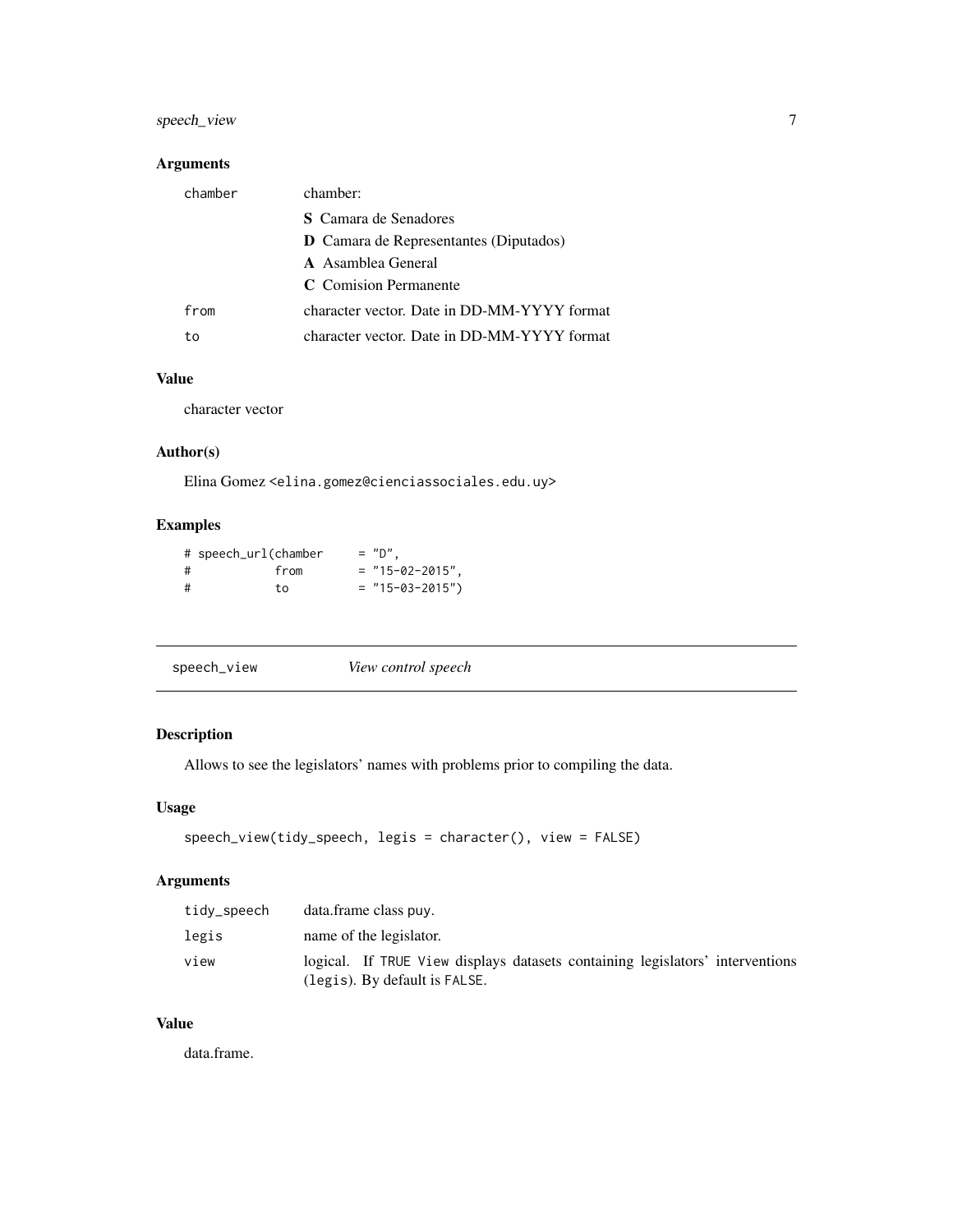## <span id="page-7-0"></span>Examples

```
# url <- "http://bit.ly/35AUVF4"
# out <- speech_build(file = url)
# speech_view(tidy_speech = out, legis = c("ABDALA", "LAZO"), view = FALSE)
```
speech\_word\_count *Number of words*

## Description

Word count.

#### Usage

```
speech_word_count(
  string,
  rm.name = FALSE,
  exclude = NULL,
  min(char = 0L,rm.long = Inf,
  rm.num = FALSE,
  replace.punct = ""
\overline{\phantom{a}}
```
#### Arguments

| string        | character of length equal to or greater than one.                                                       |
|---------------|---------------------------------------------------------------------------------------------------------|
| $rm$ . $name$ | by default is FALSE. Remove word 'SENOR' and name of legislator.                                        |
| exclude       | words that are to be excluded from counting.                                                            |
| min.char      | integer that determines the words that have less than a certain number of char-<br>acters.              |
| rm.long       | integer that determines the number of characters from which words have to be<br>deleted from the count. |
| rm.m.         | logical. Indicates whether the numbers in the count will be eliminated.                                 |
| replace.punct | by default is "".                                                                                       |

## Value

integer.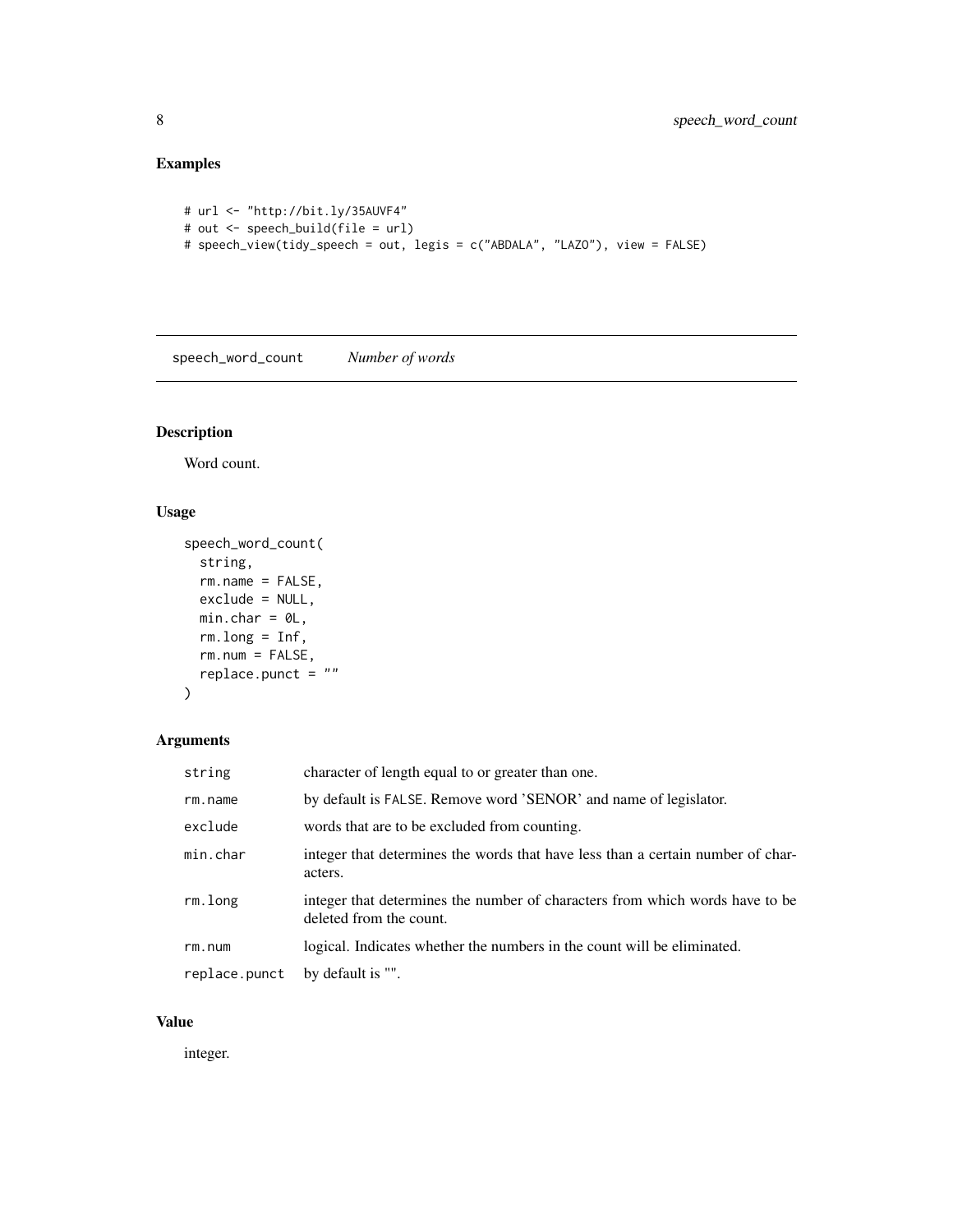## speech\_word\_count 9

#### Examples

```
vec <- "Hello world!"
speech_word_count(vec)
vec2 <- "Hello.world!"
speech_word_count(vec2)
speech_word_count(vec2, replace.punct = " ")
vec3 <- "Hello.world!, HelloHelloHelloHelloHelloHello"
speech_word_count(vec3, replace.punct = " ", rm.long = 20)
speech_word_count("R version", min.char = 1)
r <- "R version 3.5.2 (2018-12-20) -- 'Eggshell Igloo'"
speech_word_count(r, rm.num = TRUE)
speech_word_count(NA)
# url <- "http://bit.ly/35AUVF4"
# out <- speech_build(file = url, compiler = TRUE)
```
# out\$word <- speech\_word\_count(out\$speech, rm.name = TRUE)

# out\$word2 <- speech\_word\_count(out\$speech)